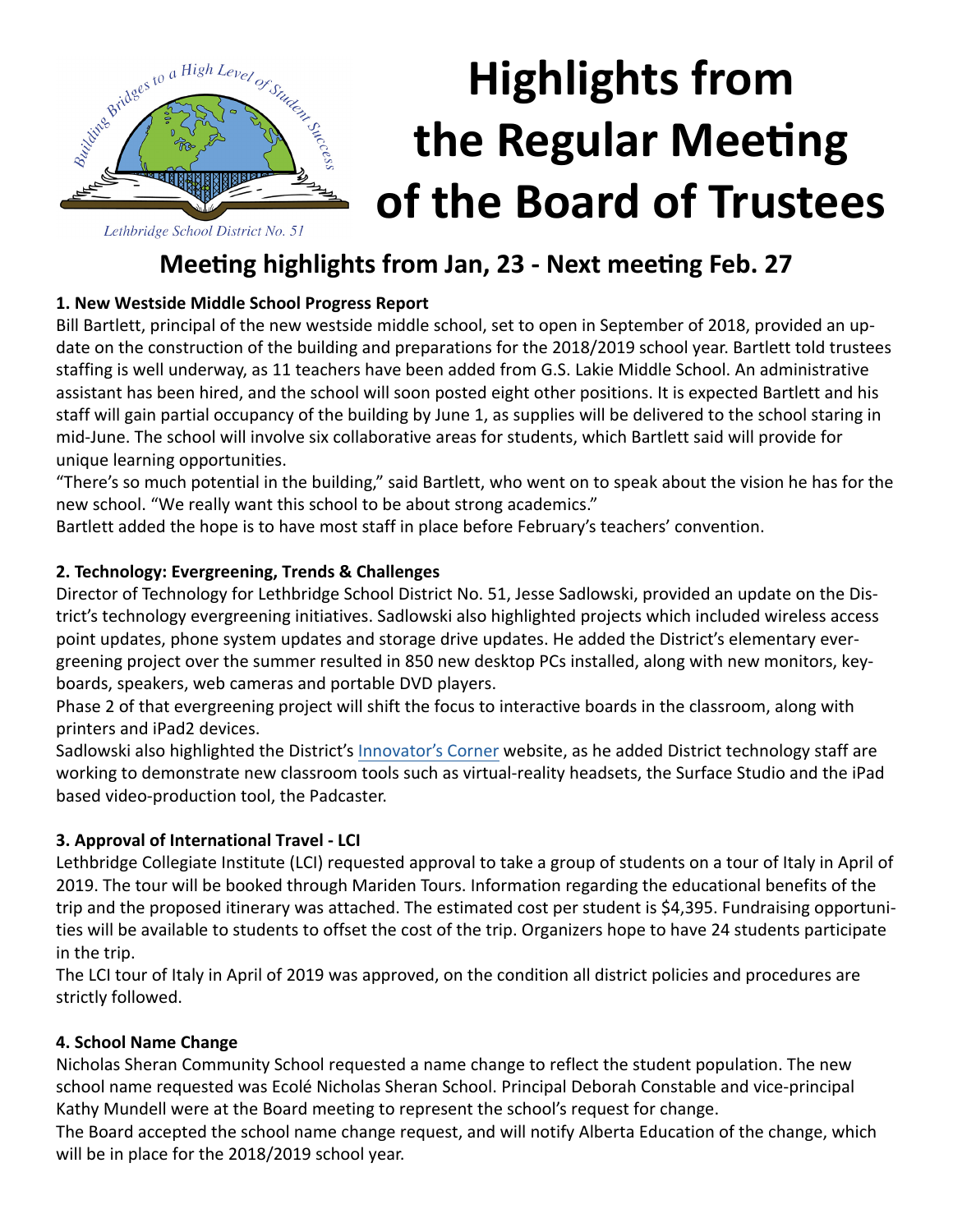#### **5. First Quarter Financial Report**

The 2017/18 First Quarter Financial Report for the District was provided for review. Director of Finance, Mark DeBoer, presented the report, which can be found on Page 13 of the [AGENDA.](http://www.lethsd.ab.ca/documents/general/2018-01-23%20Board%20Meeting%20Agenda.pdf) The Board received the 2017/18 First Quarter Financial Report as presented.

# **6. Breakfast with the Board – February 7, 2018 – General Stewart**

Lethbridge School District trustees have a long-standing practice of visiting District facilities in order to better understand the operations at each site. Visits by trustees are truly appreciated by staff.

On a monthly basis, trustees meet with the staff of one district site for a continental breakfast. The informal meeting provides an opportunity for staff to share highlights of their work with trustees. Additionally, trustees can share information about district initiatives and respond to questions staff members may have.

Breakfast with the Board has been scheduled at General Stewart School on Wednesday, Feb. 7, 2018 from 7:45 – 8:15 a.m. Following the breakfast, Principal Dieter Witzke will provide a tour of the school for trustees.

# **7. Associate Superintendent Reports - Business Affairs**

Christine Lee presented her report, found on Page 47 of the [AGENDA](http://www.lethsd.ab.ca/documents/general/2018-01-23%20Board%20Meeting%20Agenda.pdf), which highlighted the fact the [2018 ICE Awards](http://www.lethsd.ab.ca/Canada%20150%20ICE%20Awards%20Scholarship%20Breakfast.php)  [Scholarship Breakfast](http://www.lethsd.ab.ca/Canada%20150%20ICE%20Awards%20Scholarship%20Breakfast.php) is now sold out. Work continues on the design for the southeast Lethbridge Elementary School site at the Canals at Fairmont. Construction documents are 60-per-cent complete. West Lethbridge Middle School construction is at 75-per-cent complete and on target for school opening in September of 2018.

#### **8. Associate Superintendent Reports - Human Resources**

Rik Jesse presented his report, found on Page 49 of the **AGENDA**, which highlighted the recent hiring efforts of the District. Jesse added the Jan. 6 staff orientation event included 37 staff members, which comprised of teachers, substitute teachers, educational assistants, substitute educational assistants and non-union personnel.

### **9. Associate Superintendent Reports - Instructional Services**

Morag Asquith's report, found on Page 54 of the [AGENDA](http://www.lethsd.ab.ca/documents/general/2018-01-23%20Board%20Meeting%20Agenda.pdf), highlighted the work being done on principal evaluations and the District's Healthy Nutritional Choices policy.

# **10. Board Priorities**

The District Office Leadership Team provided an update on progress of the implementation of the 2017/2018 District Priorities, provided in the form of a report.

The Board received the report as information.

# **11. Acknowledgements of Excellence**

The Board has a long standing practice of acknowledging the efforts of students and staff whose commitment to excellence has resulted in outstanding achievement. Details of accomplishments of note are provided as information. Congratulations to the following District staff and students:

Malcolm Fisher, Grade 12 LCI student, signed on to play volleyball with Lethbridge College Kodiaks.

Emma Arnell, Grade 12 LCI student, is fundraising to support the building of hand pump deep wells in underdeveloped countries as part of LCI's Association to Kill Apathy Club (AKA).

Victoria Park High School students Maddie MacDonald, Nadilie Merrick, Julia Hofer, Louis Day Chief, Bronwyn Young Pine, Melinda Bowns, Josie Garden and Nash Epp were honoured in a special awards ceremony as part of Daytona Cares Day.

# **12. Snacks with the Superintendents – February 13, 2018 – Fleetwood-Bawden**

All the staff of Fleetwood-Bawden Elementary School have been invited to have Snacks with the Superintendents on Tuesday, February 13, 2018, beginning at 10:30 a.m.

The Board received the report as information.